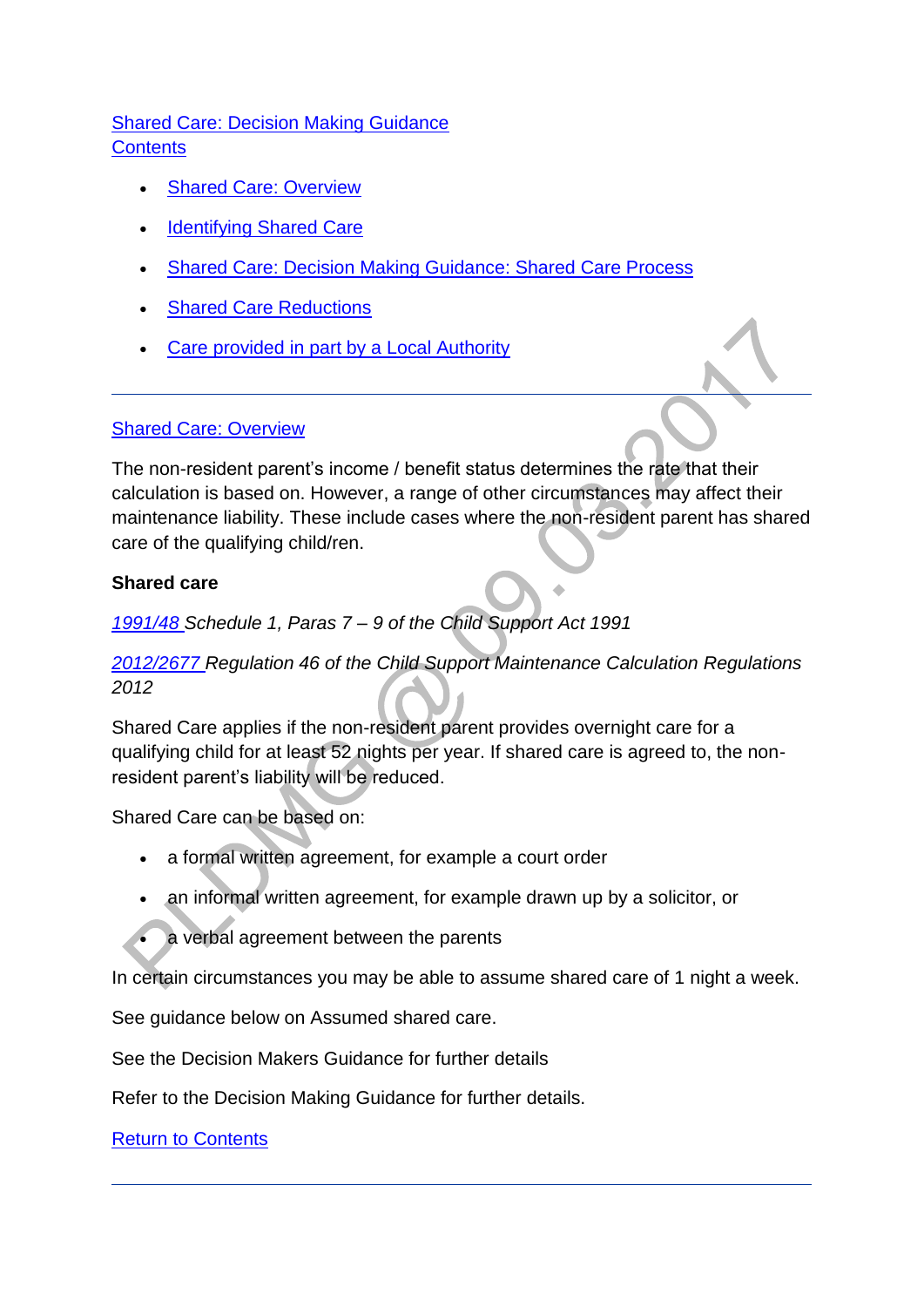#### [Shared Care: Decision Making G](http://np-cmg-sharepoint.link2.gpn.gov.uk/sites/policy-law-and-decision-making-guidance/Pages/Calculations/Other%20Factors/Shared-Care.aspx)uidance: Identifying Shared Care

*[1991/48 S](http://www.legislation.gov.uk/ukpga/1991/48)chedule 1, Paras 7-9 of the Child Support Act 1991*

*[2012/2677 R](http://www.legislation.gov.uk/uksi/2012/2677)egulation 46, 47 & 50 of the Child Support Maintenance Calculation Regulations 2012* 

IMPORTANT NOTE: The following guidance relates to Shared Care only. If a nonresident parent states they have equal overall care of a Qualifying Child and not just nights shared care, then you need to consider whether they should be treated as a non-resident parent. Refer to section on equal day to day care below and the guidance on 'who is a non-resident parent' for further advice.

Equal Day to Day care:

#### **Who usually provides day to day care**

REMEMBER: Day to day care is not the same as 'nights of care' test, which is used to determine whether a Shared Care reduction should apply. Instead it covers the overall care arrangement of a child. A non-resident parent will only be considered as such if he or she provides day to day care of a child to a lesser extent than the person named in an application as the parent with care.

If the paying parent can satisfy CMS that both parents, in addition to sharing overnight care of their child almost equally, also have equal day to day care of the child, then there will be no requirement for either parent to pay maintenance.

There is no statutory definition of day to day care for these purposes. What it broadly means are the general things that go on, whether regularly or less frequently, which together would give a picture of how a child is cared for.

When deciding whether a person provides day to day care, you should consider the following questions:

- who does the child spend most of their time with when they are not at school / nursery / childcare?
	- who pays for most of the child's clothes and meals?
- who arranges and pays for any childcare costs?
- who is the usual contact for the child's school / childminder etc.?
- whose GP / dentist is the child registered with and who arranges appointments / accompanies the child?
- who has the greatest involvement with the child's recreational activities and is responsible for paying for them?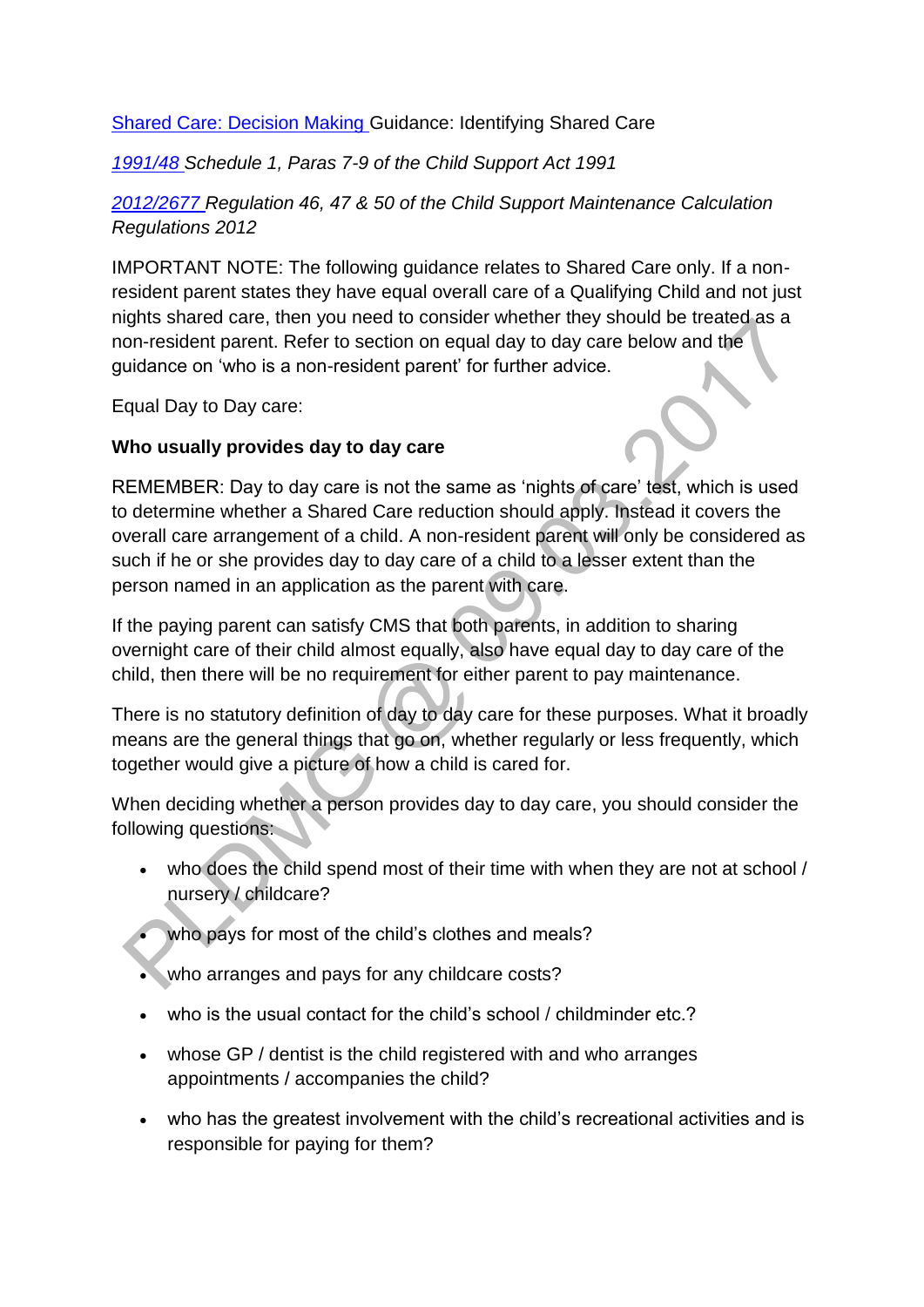who already receives financial support if any, such as benefits or local authority assistance, for the child?

The aim of these questions is to try to determine who is taking responsibility for a child's care and whether, where more than one person has care, one of them can be viewed as having primary responsibility. In many cases the need for this action won't arise, as many parents will accept our presumption that the person receiving Child Benefit for the child is the one with primary responsibility for day to day care.

In a case where the Child Benefit presumption is being challenged, the onus is on the person making the challenge to support their claim. Any party disputing who should be treated as the parent with care should be required to submit evidence on the above points and any other factors that they wish to be considered. The other party should be given the opportunity to comment on any evidence provided and to submit their own information.

Verbal evidence can be accepted if it is agreed by the other parent. If verbal evidence is not agreed, the person making the challenge will be required to provide further evidence. Examples include the following:

- schools, GPs, dentists evidence from these showing that they are the main contact , or an equal contact with the parent with care
- child care written evidence from the care provider showing they are the main or equal contact; or had a main or equal part in the drawing up of any childcare contract
- evidence from bank statements, receipts, contracts etc which show they have a main or equal involvement in major spending decisions on the child.

You should then use the information provided by both parties to decide who, on the balance of probabilities, is providing the greatest level of day to day care for the qualifying child/ren. This person should be treated as the parent with care.

## **The required level of care**

## *[1991/48 S](http://www.legislation.gov.uk/ukpga/1991/48)chedule 1,Para 7(4) of the Child Support Act 1991*

## *[2012/2677 R](http://www.legislation.gov.uk/uksi/2012/2677)egulation 46(2&3) of the Child Support Maintenance Calculation Regulations 2012*

For a shared care reduction to be considered, the non-resident parent must provide overnight care for a Qualifying Child for at least 52 nights per year.

Shared care is based on the number of nights for which the non-resident parent is expected to have overnight care during the 12 months beginning with the effective date of the Maintenance Calculation.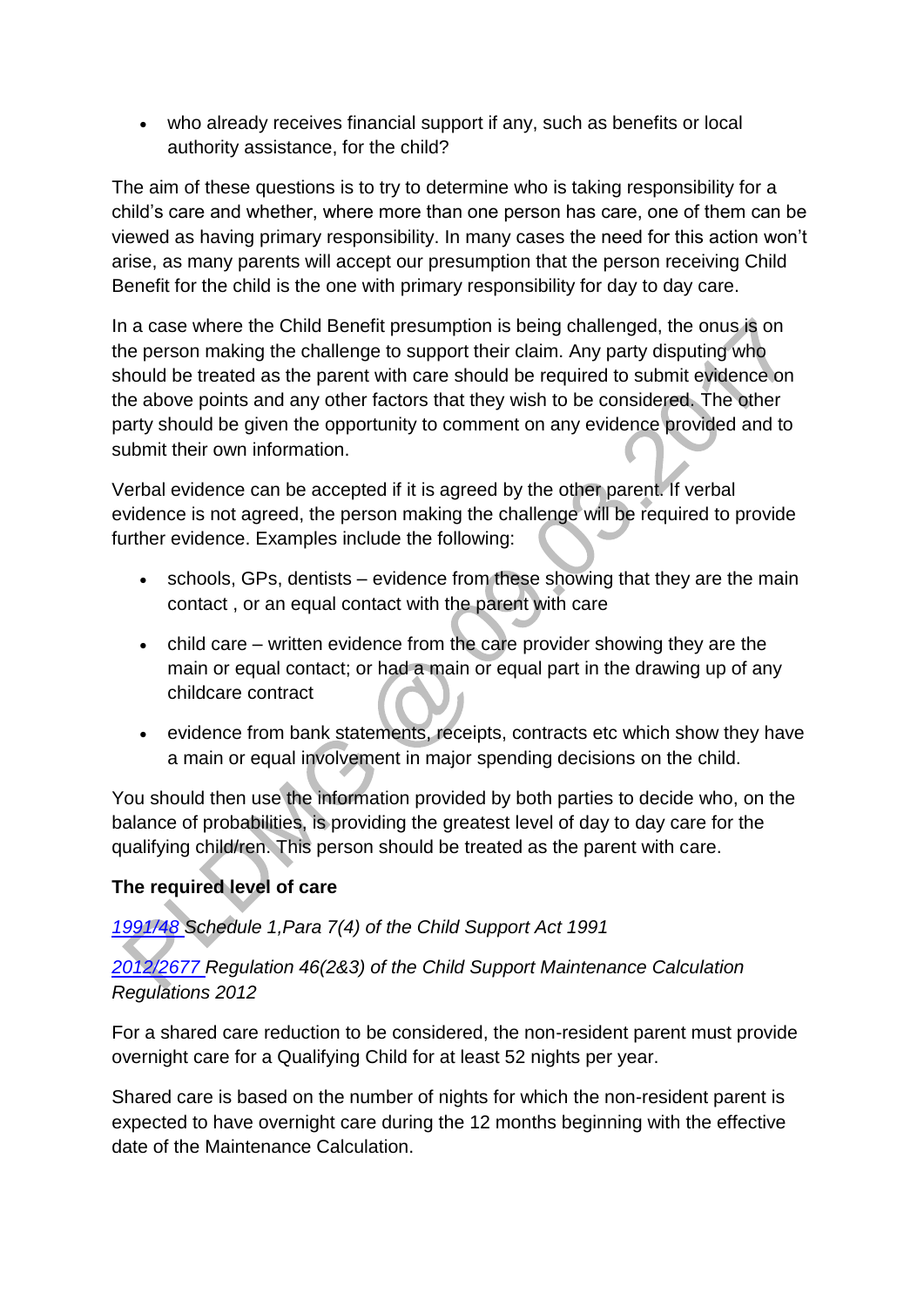Overnight care can take place one night per week, or in blocks of nights / weeks, providing it amounts to at least 52 nights throughout the year. Shared care is usually determined over a twelve month basis, but you can consider shorter periods in appropriate cases. For example: if the child will cease to be a Qualifying Child in six months time, you can consider whether there is an agreement of shared care for a minimum of 26 nights in the next 6 months.

#### **What counts as overnight care**

## *[1991/48 P](http://www.legislation.gov.uk/ukpga/1991/48)ara 7(2), Schedule 1, Child Support 1991*

*[2012/2677 R](http://www.legislation.gov.uk/uksi/2012/2677)egulation 46(2) & (5) of the Child Support Maintenance Calculation Regulations 2012* 

The Qualifying Child must normally stay at the same address as the non-resident parent and be cared for by that parent. However, any night where the child is in hospital or at boarding school can still be treated as a night's shared care, if the child would otherwise have been cared for by the non-resident parent.

Any day time care provided by the non-resident parent is ignored when deciding whether shared care applies. This is because shared care rules need to be applied simply, and nights of care provides a reasonably straightforward test. Day time care has more potential for dispute between what is 'care' and what is 'contact' and would make it difficult for consistent decisions to be made.

## **Shared care: non-resident parent who works night shifts**

Non-resident parents who work night shifts will be given a reduction for shared care if the following criteria are met:

- the qualifying child stays overnight at the same address as the non-resident parent
- the non-resident parent returns to the same address each day before commencing another night shift, and
- the non-resident parent could return immediately if there was an emergency

## Example

A non-resident parent staying in a hotel because of a business meeting the next day could be treated as providing shared care, whereas a non-resident parent working on an oil rig would not.

[Shared Care: Decision Making Guidance: Shared Care Process](http://np-cmg-sharepoint.link2.gpn.gov.uk/sites/policy-law-and-decision-making-guidance/Pages/Calculations/Other%20Factors/)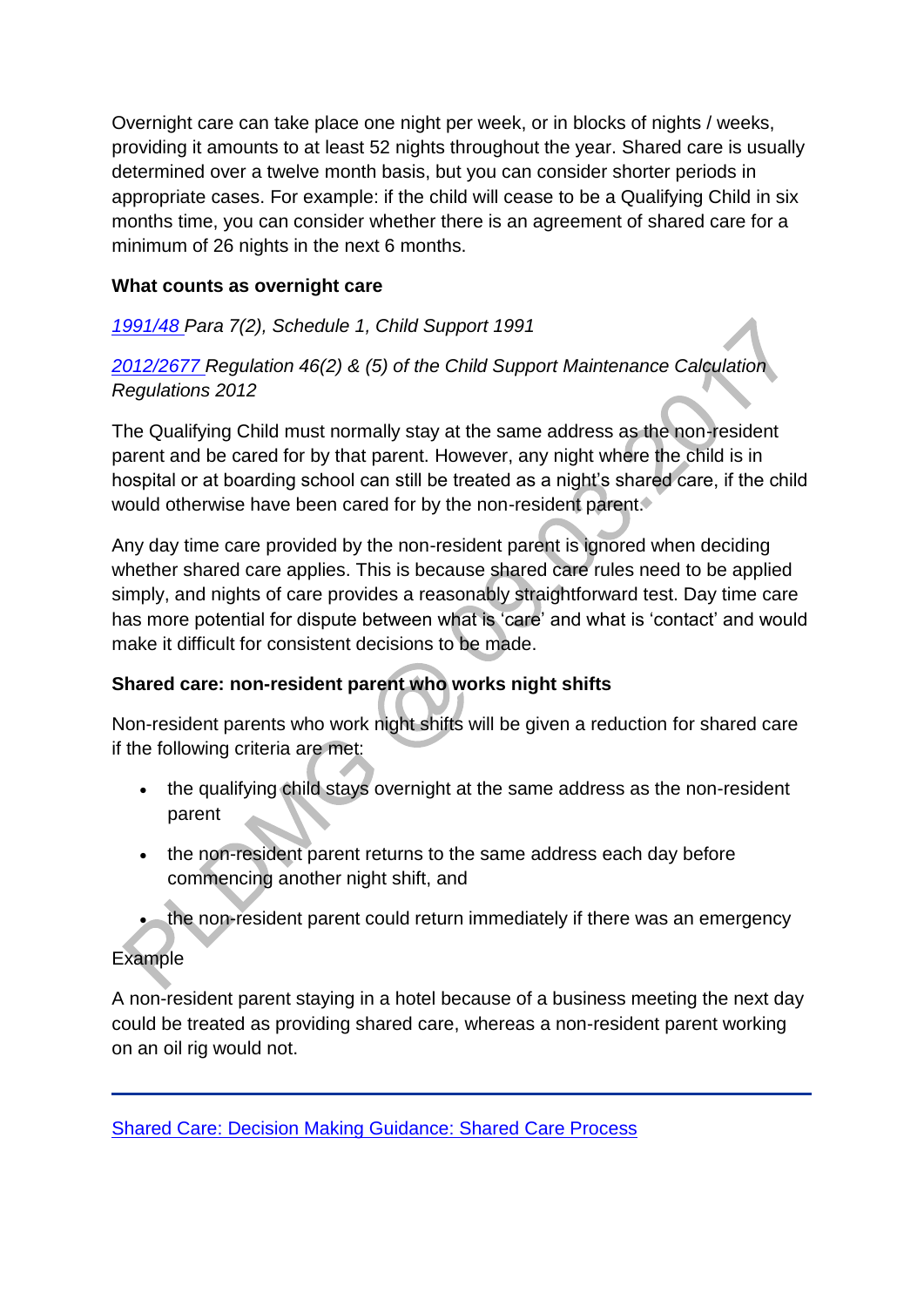If a non-resident parent reports that they have shared care of the qualifying child for at least 52 nights per year then you should contact the parent with care for confirmation.

#### **NOTE: evidence from the non-resident parent will only be required if the parent with care disputes the shared care.**

**NOTE: following a non-resident parent reporting that there is shared care, where the parent with care does not respond to requests to provide evidence of that care, a decision could be made to accept the level of care that has been stated by the non-resident parent.**

Use the appropriate section below for further advice:

#### **Parent with care agrees the number of nights of shared care**

If the parent with care agrees the number of nights shared care, then no further evidence is required. a.

#### **Parent with care disagrees, but number of nights fall within the same shared care band**

If the parent with care does not agree the number of nights shared care but the number of nights stated by both parties fall within the same shared care band then no further evidence is required.

#### **Parent with care disagrees and number of nights fall into a different shared care band**

If the parent with care disagrees with the number of nights shared care and provides a different number of nights which fall into a different shared care band, then you will need to contact both parents for evidence.

The evidence acceptable in these circumstances is:

- a current court order, or
- an in-formal written agreement, for example drawn up by a solicitor

NOTE: Where a (current) court order is provided as evidence that should be used as the basis for the determination of the level of shared care unless one of the parents provides further evidence that indicates action is being taken to have the order amended, as a result of a subsequent change to the level of shared care.

Example 1: non-resident parent states 2 nights of care applies but the parent with care states it's only 1. The non-resident parent provides a copy of a (current) court order, stipulating 2 nights of care.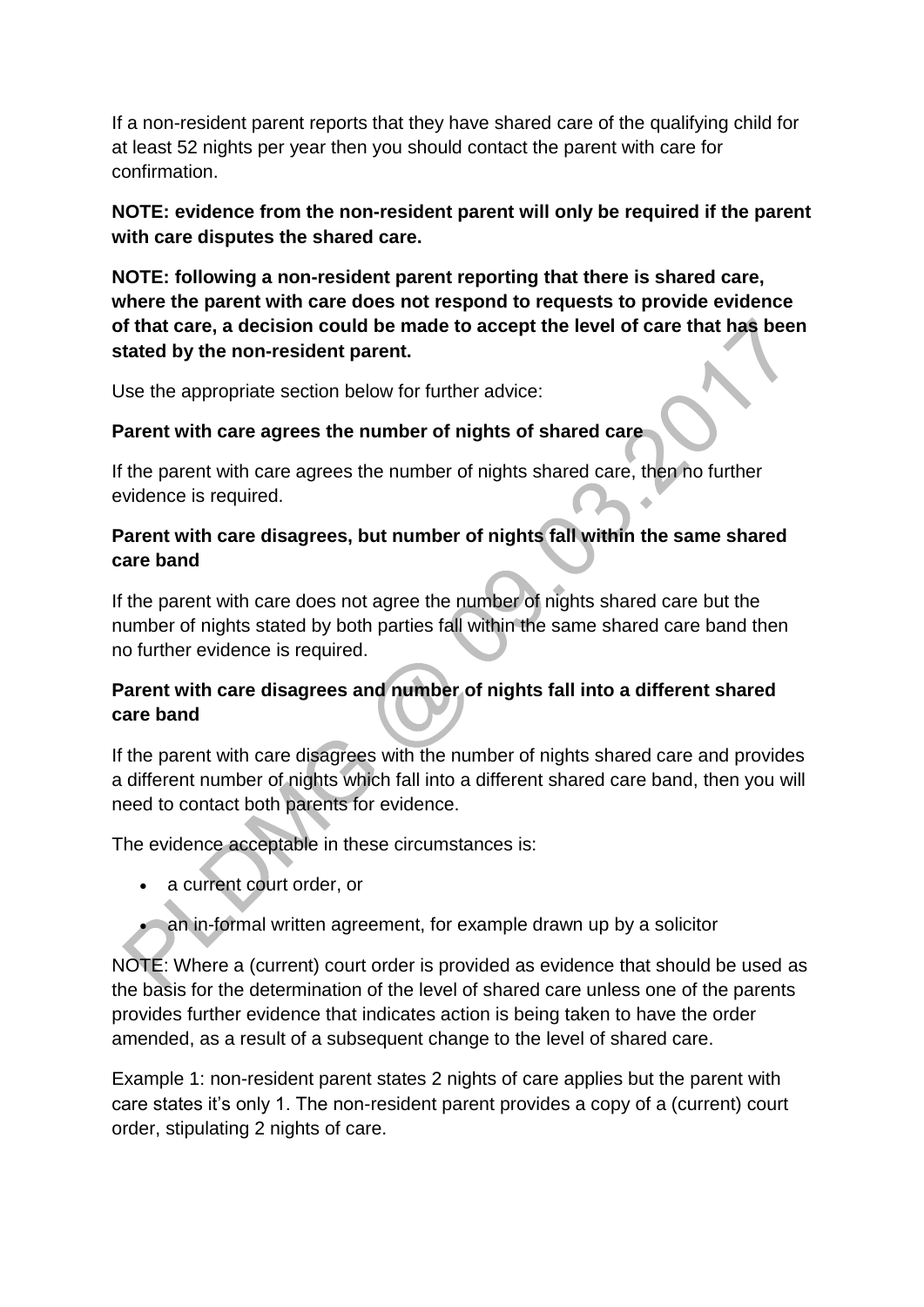- 1. If the parent with care provides evidence that they have contacted the appropriate court to request that the order be amended, because the current level of care being provided does not match the level outlined in the (current) order, the terms of that (current) court order do not need to form the basis of the shared care allowance. The further guidance below should be followed to make that determination, or
- 2. If the parent with care cannot provide any evidence that they are taking steps to have the current court order amended, the shared care level should be based on that (current) court order. The parent with care should be advised to contact the court that made the order, to seek to have it amended.

Example 2: non-resident parent states they have 3 nights of care but the parent with care states it's only 2. The parent with care provides a copy of a (current) court order, stipulating 2 nights of care.

- 1. If the non-resident parent provides evidence that they have contacted the appropriate court to request that the (current) order be amended, because the current level of care being provided does not match the level outlined in the (current) order, the terms of that (current) court order do not need to form the basis of the shared care allowance. The further guidance below should be followed to make that determination, or
- 2. If the non-resident parent cannot provide any evidence that they are taking steps to have the (current) court order amended, the shared care level should be based on the (current) court order. The non-resident parent should be advised to contact the court that made the order, to seek to have it amended.

Informal evidence such as diaries, statements from friends / relatives will not be accepted. In order to make a fair decision, the CMG requires robust evidence.

## **If neither parent can provide the above types of evidence**

If neither parent can provide the above types of evidence then you should consider whether there has been an agreement about passed shared care.

If both parents agree a regular pattern of past care then you may consider this as the basis for future shared care.

If parents agree on established patterns of past shared care but cannot agree on the pattern itself then you will need to consider whether there is any written evidence of past care. This must be:

- a previous court order (which has now come to an end), or
- an in-formal written agreement, for example drawn up by a solicitor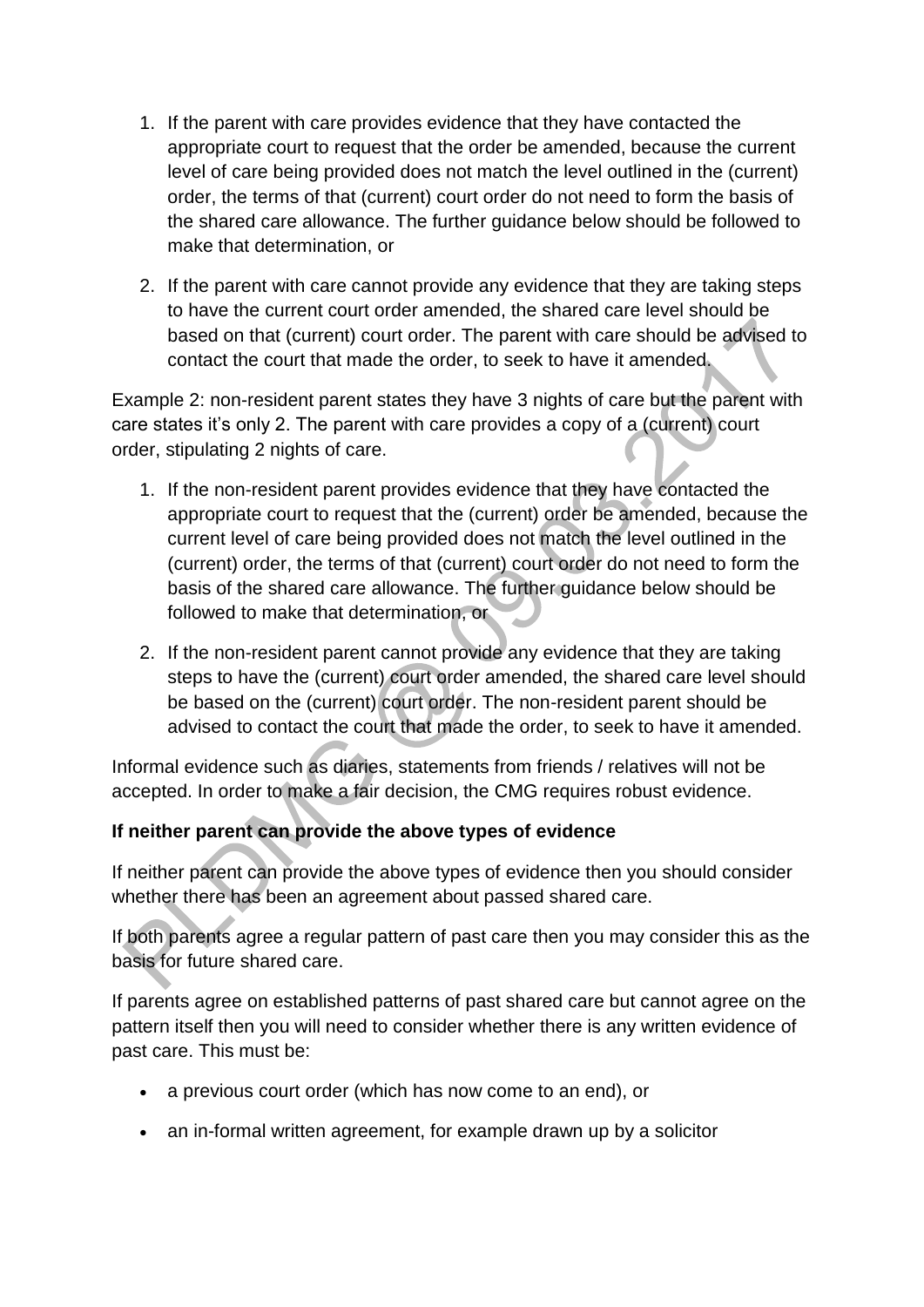If the above evidence is unavailable; both parties agree past care is no longer reflective of what is happening now and you are unable to come to a conclusion on expected level of shared care on the basis of evidence then provided, then you may need to consider whether there is an agreed common ground – see below.

## **Parents disagree on total number of nights but agree on a degree of shared care**

Parent with care and non-resident parent disagree on total number of nights but agree on a degree of shared care:

In the event there is a dispute and evidence is lacking, you should take all reasonable steps to proactively assess each parent's statement, if necessary crossreferencing to confirm understanding and- (as far as possible) reliability.

Where having done the above it is apparent both parties agree on the child staying with the non-resident parent 2 nights a week, e.g. on Saturdays and Sundays, but there is a question mark on the third night, we could decide on two nights as there is clear evidence of a common ground on the two nights.

Note: this is not to say a rule of 'apply the lowest figure' in every dispute should be adopted in all circumstances.

If none of the above applies and both parties are stating shared care of one night or more, see complete guidance on Assumed Shared Care (see below).

# **Parent with care states no nights shared care**

If a parent with care states there is no shared care then you will need to contact the non-resident parent for evidence.

The evidence acceptable in these circumstances is:

- a (current) court order, or
- a formal written agreement, for example drawn up by a solicitor

NOTE: informal evidence such as diaries and statements from friends / relatives will not be accepted. In order to make a fair decision, the CMG requires robust evidence. The examples of an informal written agreement are not exhaustive.

If a current court order is provided, the terms of that order should be used as the basis of any shared care decision unless the parent with care can provide evidence that action is being taken to have the order amended (e.g. evidence of application to the court for an amendment of the order).

If no current court order exists, consider any other evidence of current or previous arrangements.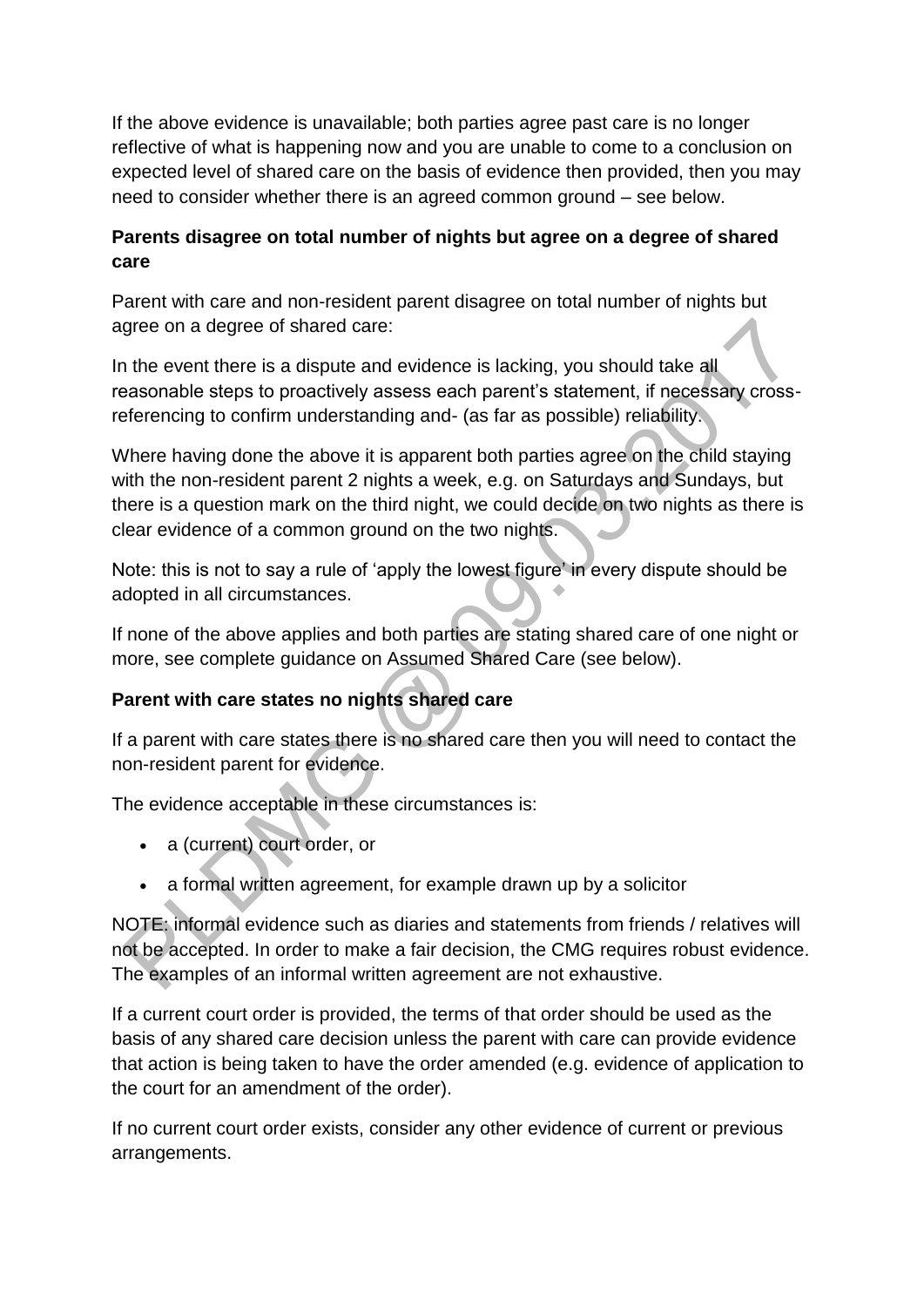If no agreed position can be reached (i.e. the parent with care insists there is no shared care but the non resident parent states there still is) you will not be able to use the power to assume 1 night of care (as that power only exists where both parents agree there is shared care, but disagree on the level of that care).

Instead, you will need to base any decision on the information available, clearly documenting why you have chosen to rely on any particular evidence used. That could be either to reject any deduction for shared care, or allow it.

There is no "right or wrong" here but a decision has to be made one way or the other. If either parent is unhappy with that decision, they will be able to request that it be reviewed (Mandatory Reconsideration) after which they may choose to appeal.

#### **Assumed shared care**

*[1991/48 S](http://www.legislation.gov.uk/ukpga/1991/48)chedule 1, Paragraph 9(2) of the Child Support Act 1991*

*[2012/2677 R](http://www.legislation.gov.uk/uksi/2012/2677)egulation 47 of the Child Support Maintenance Calculation Regulations 2012*

**In all circumstances it is important to remember that it is up to you as decision makers to decide on expected level of shared care (such as what is happening now and is expected to continue for the next 12 months), based on the facts of the case and the evidence presented.** 

The fact parents are in a disagreement on the level of shared care does NOT mean 1 night assumed shared care applies automatically.

In the event there is a dispute and evidence is lacking, decision makers should take all reasonable steps to proactively assess each parent's statement, if necessary cross-referencing to confirm understanding and- (as far as possible) reliability.

Where having done the above it is apparent both parties agree on the child staying with the non-resident parent 2 nights a week, e.g. on Saturdays and Sundays, but there is a question mark on the third night, we could decide on two nights as there is clear evidence of a common ground on the two nights.

Remember: this is not to say a rule of 'apply the lowest figure' in every dispute should be adopted in all circumstances.

For example, where the scenario is such that the parent with care's evidence/account on shared care is self-contradictory and unreliable, it will be difficult for us to validate we are acting reasonably in applying the lowest, figure. Instead, you have to reach the most appropriate decision based on the facts of each case.

Assumed shared care can apply in a number of circumstances but the 2 main ones are outlined below.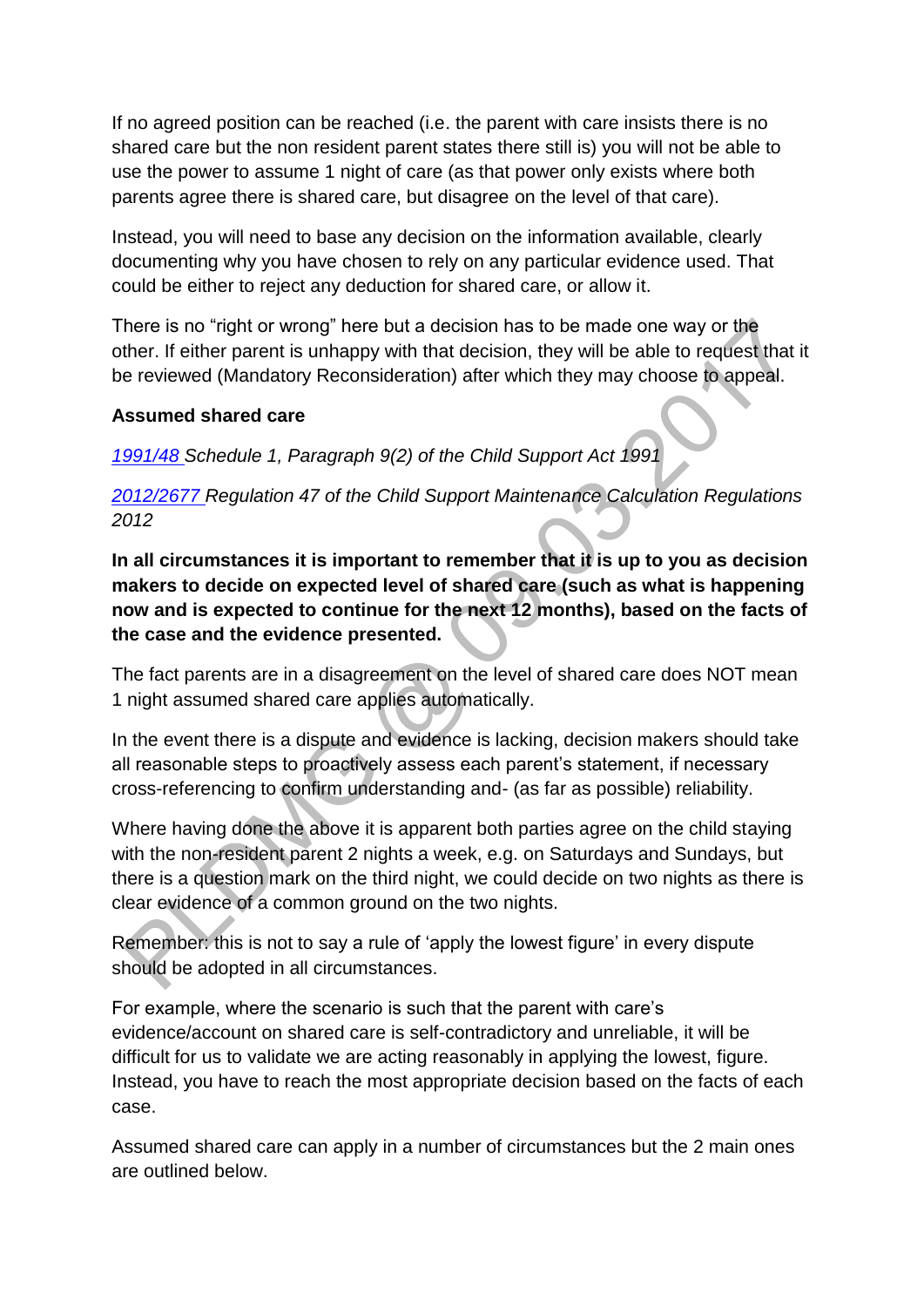- 1. Where parents agree in principle that there is to be shared care during the 12 month period beginning with the effective date (or any shorter period if this is appropriate) but both parties state they have not yet agreed the number of nights the child will spend with each parent, for example, because they split up recently and have not yet finalised agreements shared care of one night per week may be assumed
- 2. Shared care of one night per week may also be assumed in cases where evidence presented suggests there are existing arrangements for shared care but parents differ in their accounts of how many nights the child spends with each parent and most crucially having looked at all the evidence (presented in writing or as a statement from both parties) you are certain there is insufficient evidence upon which to reach any conclusion about expected level of shared care

In these cases it will be necessary to:

- 1. consider the evidence provided by each parent on expected level of shared care making further enquiries if necessary; and in the absence of such evidence
- 2. consider whether there is an established pattern of past shared care over the last 12 months (or shorter period where appropriate) which may be used to reflect existing shared care

in order to see if a conclusion can be reached on a pattern of shared care. You should only assume shared care of one night per week if you are unable to reach a conclusion.

The assumption will apply until the number of nights for which the paying parent is expected to have care of the child can be determined. This will normally be when sufficient evidence of the actual level of care is provided or when parents reach an agreement.

Remember: Assumed share care cannot be applied where you are able to come to a conclusion on expected level of shared care on the basis of evidence provided.

# [Return to](http://np-cmg-sharepoint.link2.gpn.gov.uk/sites/policy-law-and-decision-making-guidance/Pages/Calculations/Other%20Factors/Shared-Care.aspx#OverviewContents) Contents

#### [Shared Care: Decision Making Guidance: Shared Care Reductions](http://np-cmg-sharepoint.link2.gpn.gov.uk/sites/policy-law-and-decision-making-guidance/Pages/Calculations/Other%20Factors/Shared-Care.aspx)

This section provides guidance on the reductions to be applied where shared care is agreed or assumed. Shared care reductions are applied to the non-resident parent's liability for the qualifying child/ren, **not** their income.

#### **Shared care reduction: basic, basic plus or reduced rate liability**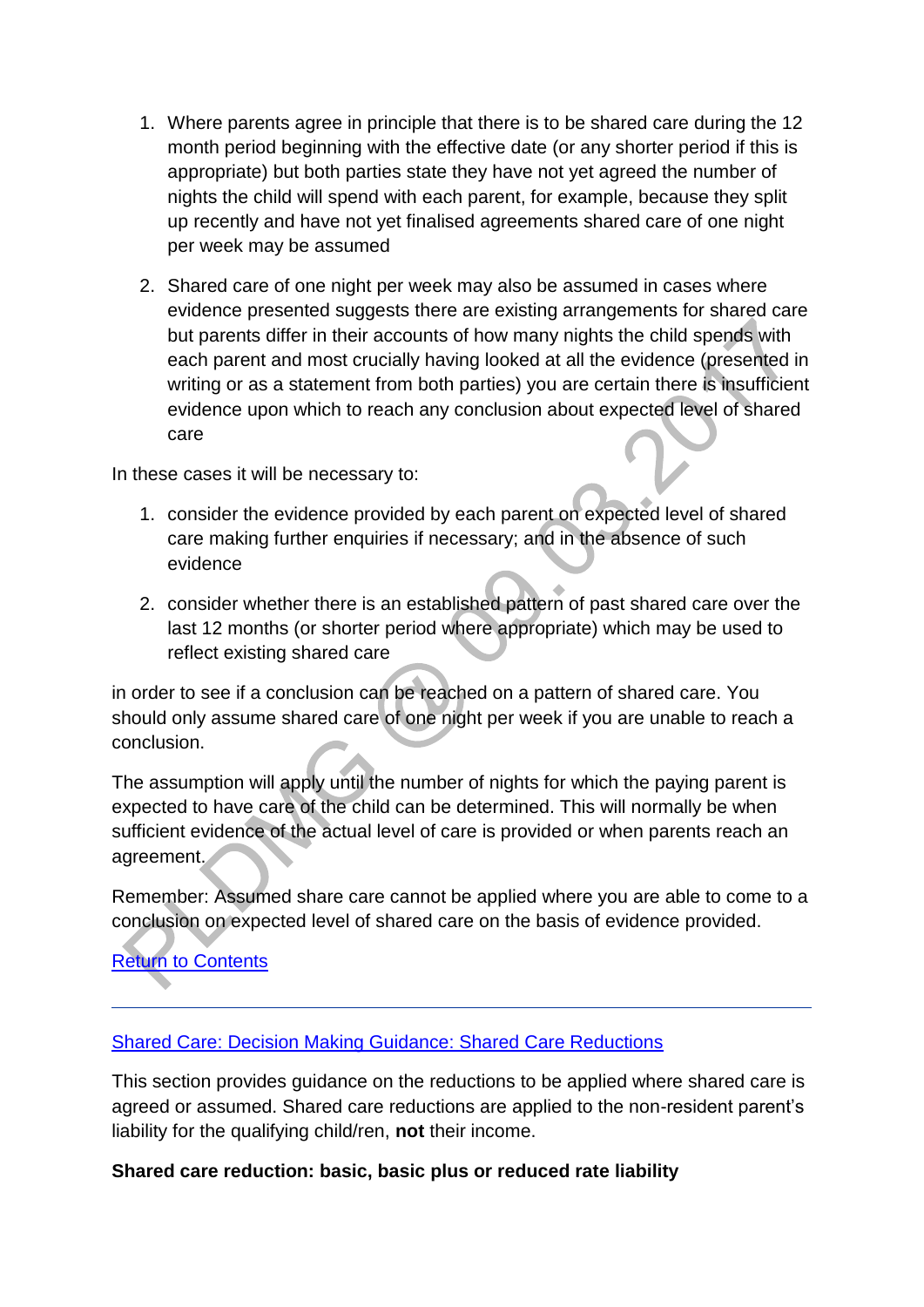## *[1991/48 S](http://www.legislation.gov.uk/ukpga/1991/48)chedule 1, Para 7 of the Child Support Act 1991*

If you accept that the non-resident parent has care of a qualifying child for 52 nights or more during a twelve month period, the following reductions will apply:

| <b>Number of Nights</b> | <b>Reduction</b>                                                                                                             |  |
|-------------------------|------------------------------------------------------------------------------------------------------------------------------|--|
| 52-103                  | 1/7                                                                                                                          |  |
| 104-155                 | 2/7                                                                                                                          |  |
| 156-174                 | 3/7                                                                                                                          |  |
| 175 or more             | 1/2<br>Plus an additional £7 for each<br>additional child that the Non<br>resident parent provides this<br>level of care for |  |

NOTE: Minimum liability following an adjustment for shared care

A shared care reduction on a Basic, Basic Rate Plus or Reduced Rate case cannot result in a liability below the flat rate amount. If this would be the outcome, then the non-resident's liability must be set at the flat rate amount.

# **Different levels of shared care for different qualifying children**

A non-resident parent who has more than one qualifying child may not provide the same amount of care for all the qualifying children. The shared care reduction in these circumstances is calculated by:

- working out the shared care reduction for each child, and adding them together
- dividing the result by the total number of qualifying children

# Example:

The non-resident parent has 2 qualifying children. He shares the care of qualifying child 1 for 156 nights of the year, but has no shared care for qualifying child 2. Maintenance liability for 2 children  $=$  £40

A shared care reduction of 3/7 will apply for qualifying child 1, with no reduction for qualifying child 2. The two adjustments are added together and divided by the total number of qualifying children. The reduction is therefore  $(3/7 + 0) \div 2 = 3/14$ 

 $£40 / 7 = £5.71 \times 3 = £17.14 / 2 = £8.57$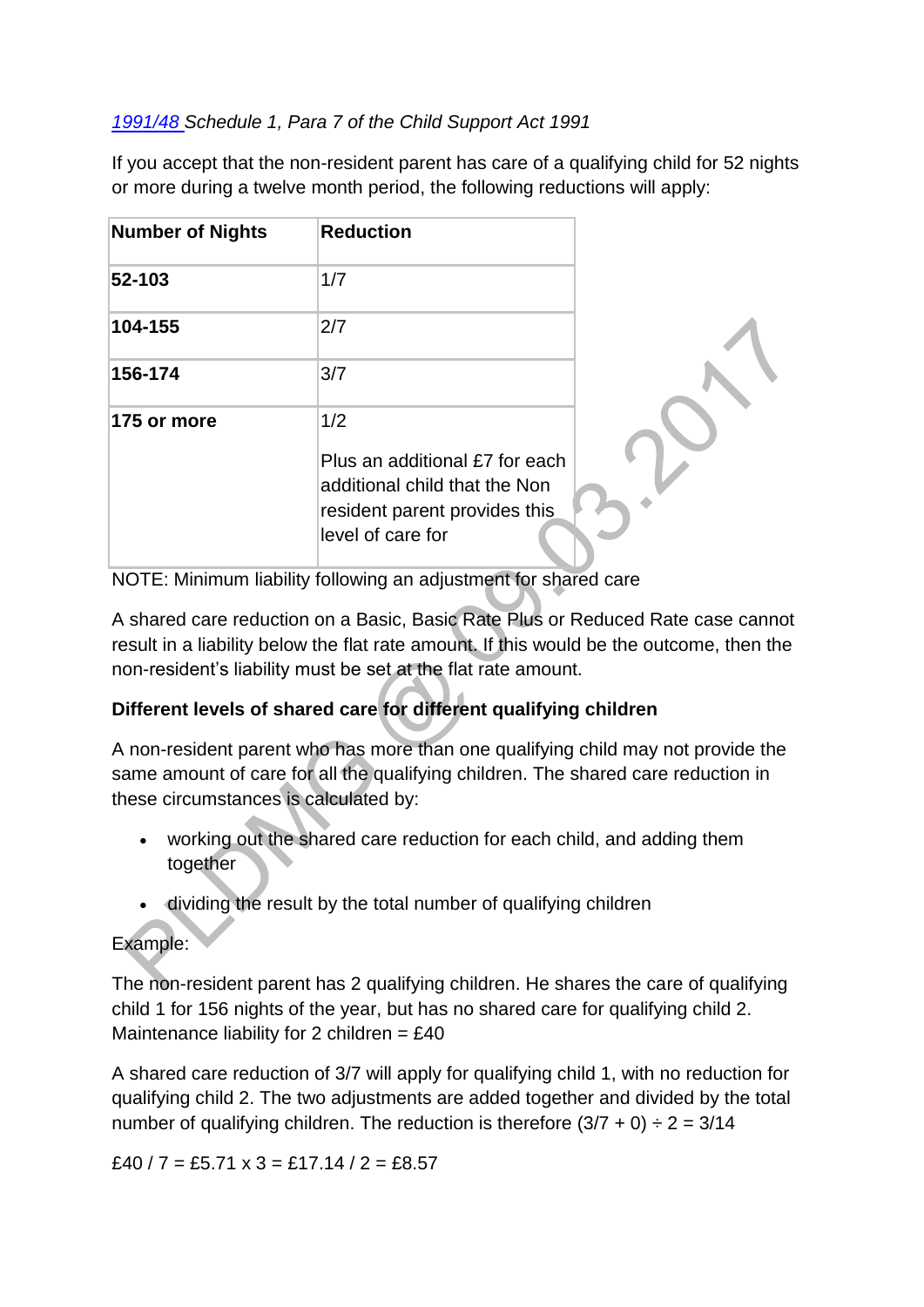$£40 - £8.57 = £31.43$ 

The non-resident parent's maintenance liability is £31.43

Shared Care Reductions: Flat rate liability

*[1991/48 S](http://www.legislation.gov.uk/ukpga/1991/48)chedule 1, Para 8 of the Child Support Act 1991* 

In Flat Rate cases, the effect of shared care on the maintenance calculation depends on why the non-resident parent's liability is calculated at the Flat Rate.

## **Non-resident parent or their partner receives prescribed benefits**

*[1991/48 S](http://www.legislation.gov.uk/ukpga/1991/48)chedule 1, Para 8(2) of the Child Support Act 1991* 

Note: This includes Universal Credits with 'No earnings' element

In these circumstances, the non-resident parent's liability will be reduced to nil.

Use the drop down below for advice on Shared care reductions when the nonresident parent has more than one parent with care.

## **Non-resident parent has gross weekly income below £100**

*[1991/48 S](http://www.legislation.gov.uk/ukpga/1991/48)chedule 1, Para 8 of the Child Support Act 1991*

In these circumstances, there is no reduction for shared care. The non-resident parent's liability remains at the Flat Rate of £7.

## **Shared care reductions: more than one parent with care**

# *[1991/48 S](http://www.legislation.gov.uk/ukpga/1991/48)chedule 1, Para 6 of the Child Support Act 1991*

In these circumstances, any shared care adjustment should be made after the nonresident parent's liability has been apportioned between the parents with care. This is to ensure that the adjustment is only applied to the amount of maintenance due for the qualifying children that the non-resident parent shares care of.

## Example One

The non-resident parent has a gross weekly income of £200. They have two qualifying children with different parents with care (PWC1 and PWC2). They share the care of one qualifying child with PWC1 for 52 nights a year. They do not share care of the other qualifying child with PWC2.

The non-resident parent's maintenance liability is apportioned between PWC1 and PWC 2:

£200 x 16% (for 2 QCs) = £32

 $f32/2 = f16$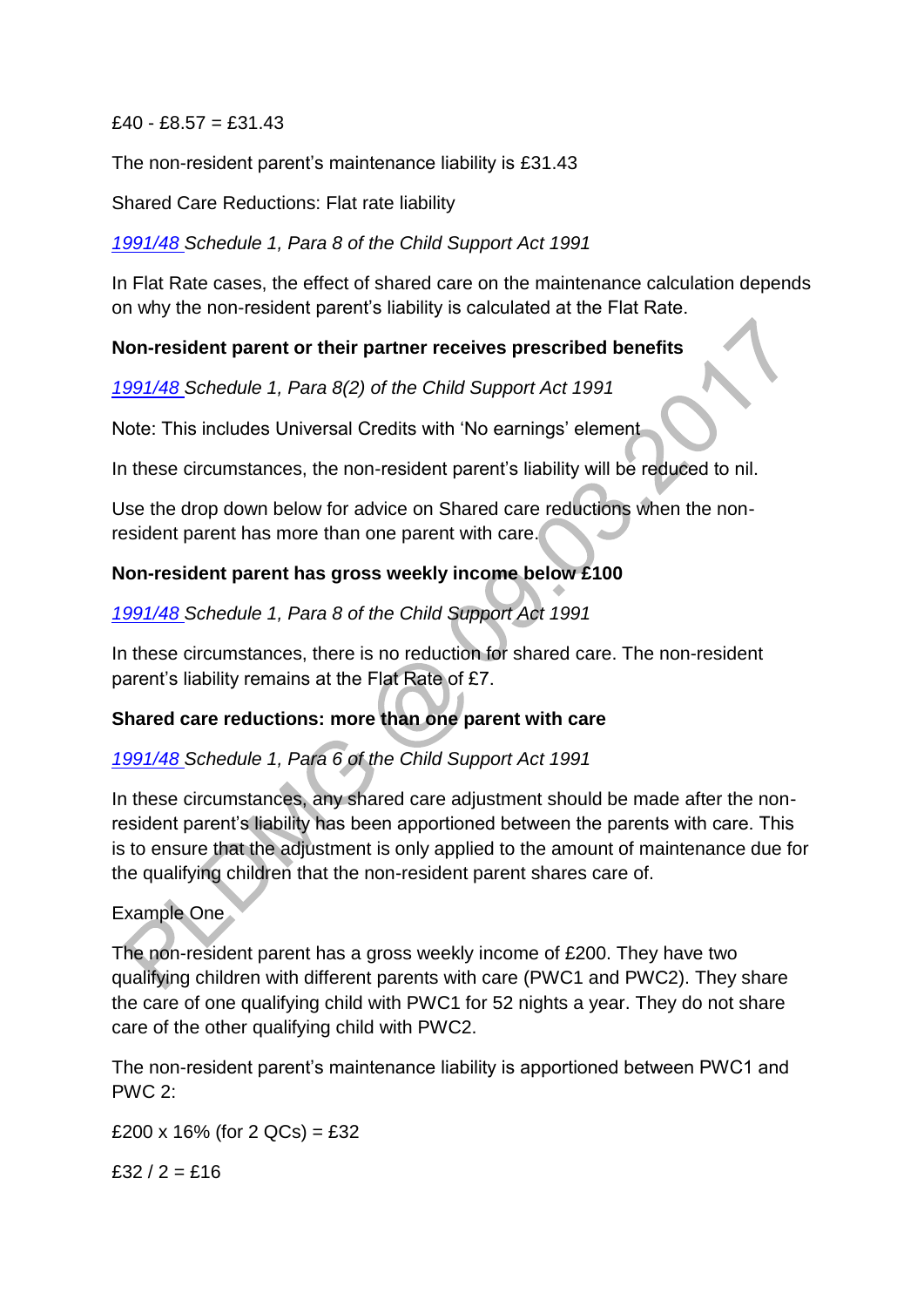$PWC1 = £16$ 

 $PWC2 = £16$ 

Shared care reduction for 52 nights per year with PWC 1 would be  $1/7$  of £16 = £2.28 which reduces the liability to £13.72 for PWC1.

#### Example Two

The non-resident parent is liable for the Flat Rate because they receive a prescribed benefit. They have two qualifying children with different parents with care (PWC1 and PWC2). They share the care of one qualifying child with PWC1 for 52 nights a year. They do not share care of the other qualifying child with PWC2.

The non-resident parent's maintenance liability is apportioned between PWC1 and PWC 2:

 $f7/2 = f3.50$  for each PWC

The non-resident parent's liability for PWC 1 is reduced to nil because there is shared care.

The non-resident parent's liability for PWC 2 is £3.50.

## **Assumed shared care reductions: basic, basic plus & reduced rate**

*[1991/48 S](http://www.legislation.gov.uk/ukpga/1991/48)chedule 1, Para 9(2) of the Child Support Act 1991*

*[2012/2677 R](http://www.legislation.gov.uk/uksi/2012/2677)egulation 47 of the Child Support Maintenance Calculation Regulations 2012*

In these circumstances, any shared care adjustment should be made for one night per week.

#### Example

The non-resident parent has a gross weekly income of £300. They have one qualifying child. The parent with care states the non-resident parent shared care for 90 nights last year. The non-resident parent states they shared care for 150 nights last year. The caseworker decides that there is shared care but cannot make a decision as to how much there is.

The non-resident parent's maintenance liability is £36 per week

Shared care reduction for 52 nights per year would be  $1/7$  of £36 = £5.14 which reduces the liability to £30.86.

#### **Assumed shared care reductions: flat rate**

*[1991/48 S](http://www.legislation.gov.uk/ukpga/1991/48)chedule 1, Para 8(2) of the Child Support Act 1991*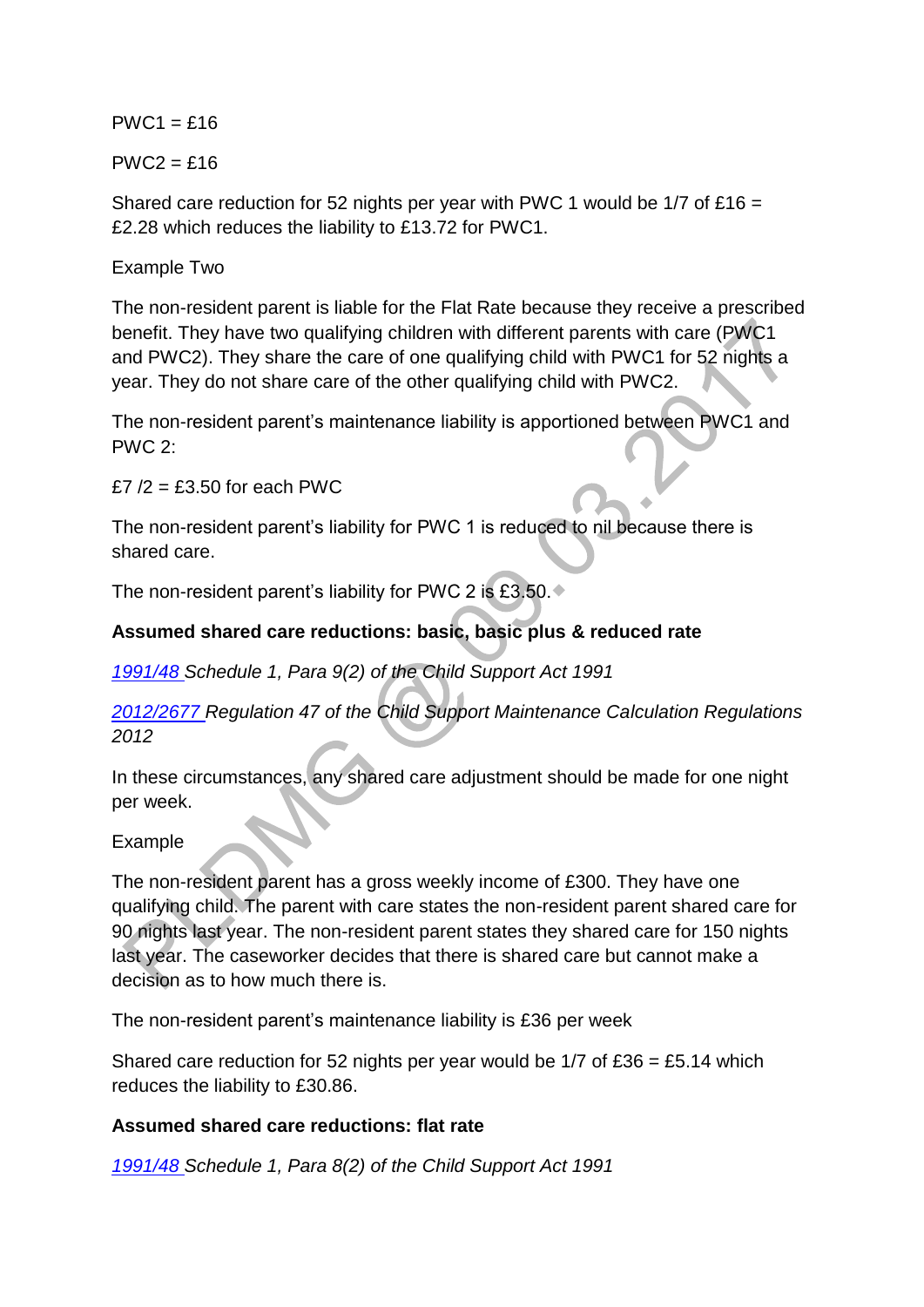#### *[2012/2677 R](http://www.legislation.gov.uk/uksi/2012/2677)egulation 47 of the Child Support Maintenance Calculation Regulations 2012*

The same shared care rules apply as for cases of agreed shared care.

- If the non-resident parent is on benefit, the flat rate reduces to nil. Refer to Shared Care Reductions: more than one parent with care if the non-resident parent has more than one parent with care.
- If the non-resident parent has weekly income of under £100, there is no shared care reduction.

#### [Return to Contents](http://np-cmg-sharepoint.link2.gpn.gov.uk/sites/policy-law-and-decision-making-guidance/Pages/Calculations/Other%20Factors/Shared-Care.aspx#OverviewContents)

[Shared Care: Decision Making Guidance: Care provided in part by a Local Authority](http://np-cmg-sharepoint.link2.gpn.gov.uk/sites/policy-law-and-decision-making-guidance/Pages/Calculations/Other%20Factors/Shared-Care.aspx)  [\(Special Case\)](http://np-cmg-sharepoint.link2.gpn.gov.uk/sites/policy-law-and-decision-making-guidance/Pages/Calculations/Other%20Factors/Shared-Care.aspx)

*[1991/48 S](http://www.legislation.gov.uk/ukpga/1991/48)ection 42 of the Child Support Act 1991*

*[2012/2677 R](http://www.legislation.gov.uk/uksi/2012/2677)egulation 53 of the Child Support Maintenance Calculation Regulations 2012*

There may be cases where a qualifying child spends at least 52 nights per year in the care of a local authority. These cases are covered by different legislation to normal Shared Care cases. However, the effect on the child maintenance calculation is the same, as non-resident parent's liability will be reduced according to the amount of time the qualifying child spends in the care of the Local Authority.

## **Effect of care provided in part by a local authority**

The maintenance liability will be reduced by applying the usual shared care reduction below:

| <b>Number of Nights</b> | <b>Adjustment</b> |
|-------------------------|-------------------|
| 52-103                  | 1/7               |
| 104-155                 | 2/7               |
| 156-207                 | 3/7               |
| 208-259                 | 4/7               |
| 260-262                 | 5/7               |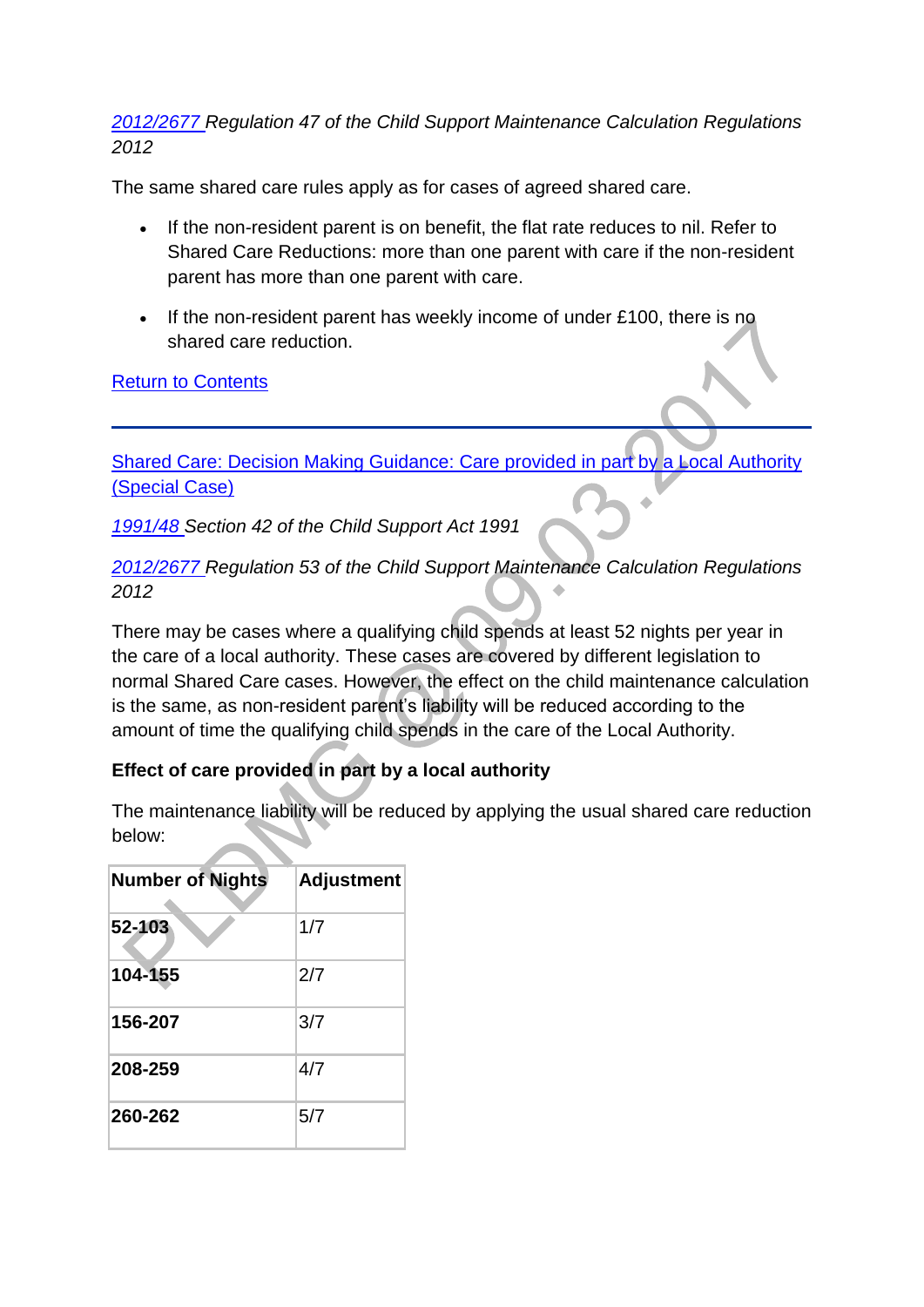NOTE: these adjustments ONLY apply if the non-resident parent is liable to pay maintenance at the Basic, Basic Plus or Reduced Rates OR has a Flat / Nil Rate case, which has been adjusted following an Additional Income Variation.

## **Local authority care - more than one qualifying child**

If there is more than one qualifying child and a Local Authority only shares the care of one of them, the shared care fraction should be divided by the number of qualifying children.

## Example

Non-resident parent and parent with care have 2 qualifying children; One is in local authority care for 104 nights a year; the other is wholly cared for by the parent with care.

A shared care reduction of 2/7 will apply for qualifying child 1, with no reduction for qualifying child 2. The two adjustments are added together and divided by the total number of qualifying children. The reduction is therefore  $(2/7 + 0) \div 2 = 2/14$ 

Maintenance liability for 2 qualifying children =  $£40$ 

£40 / 14 = £2.85  $x$  2 = £5.71

 $f40 - f5.71 = f34.29$ 

The non-resident parent's maintenance liability is £34.29

If the reduction takes the liability to less than £7, it will be increased to £7.

# **Local authority care is more than 262 nights per year**

If a local authority provide care of a qualifying child for more than 262 nights per year, the maintenance liability will be reduced to nil.

# **Care shared between PWC, NRP and local authority**

If care of a qualifying child is shared by a parent with care, non-resident parent and a local authority, the total shared care reduction is aggregated.

Example

Parent with care has 1 qualifying child

Non-resident parent has shared care for 104 nights per year

Local authority has shared care for 52 nights per year

The reduction is  $2/7$  (NRP) +  $1/7$  (LA) =  $3/7$ 

## **Care provided by a local authority over a period less than twelve months**